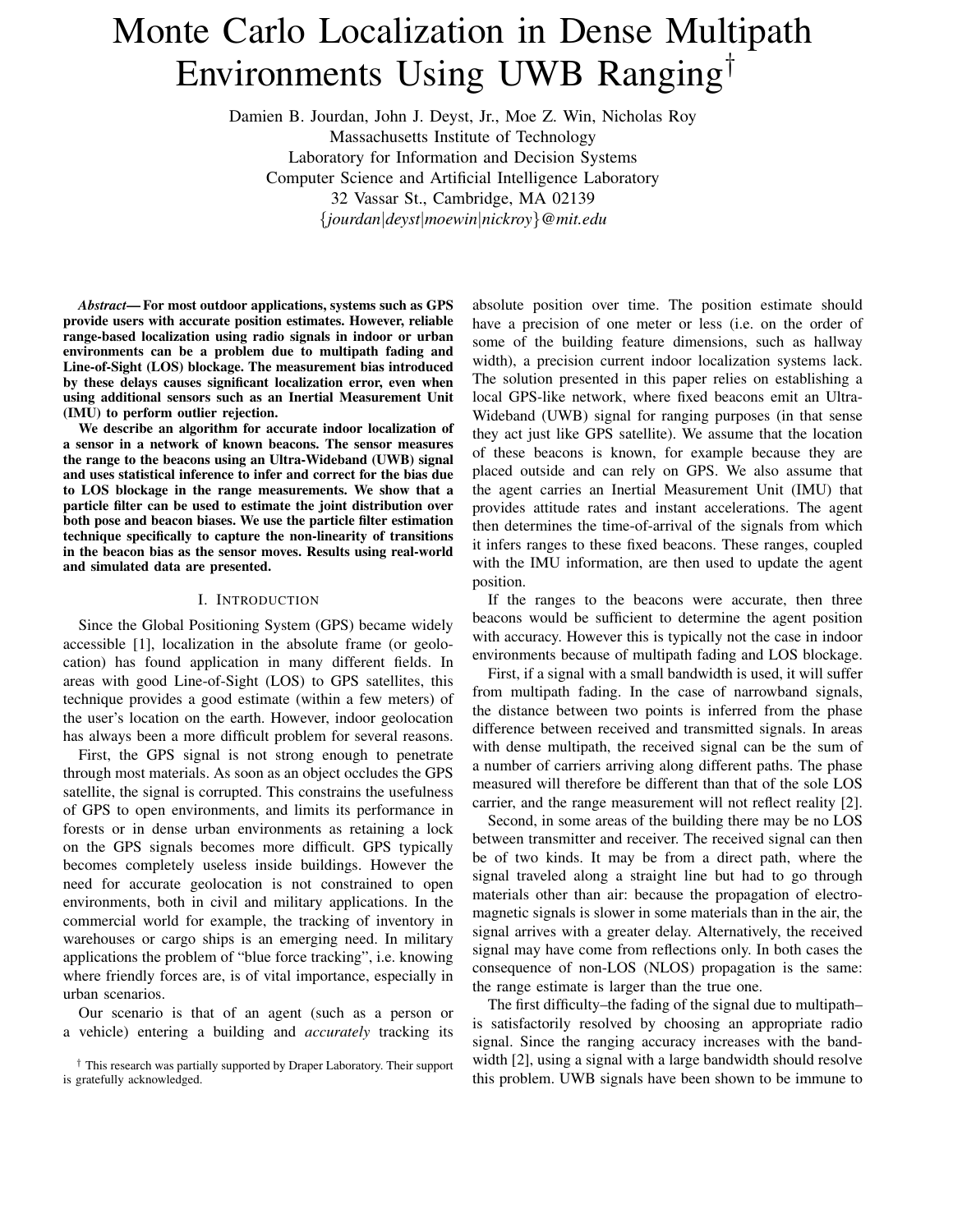multipath fading [3]. For this reason UWB was selected as an appropriate signal to perform indoor ranging in our proposed concept.

The NLOS propagation difficulties, however, remain: in fact, they cannot be resolved at the hardware level. As mentioned above, NLOS propagations add a positive bias to the true range between agent and beacon, so that the measured range is larger than the true value. This error has been identified as a fundamental limiting factor in UWB ranging performance [4]. If accurate UWB channel modeling was available, then it may be possible to predict these biases throughout the environment. However in many applications such modeling will not be accurate, and often not available at all (e.g. military scenarios). In GPS receivers there is a redundancy in measurements so that corrupted measurements can be discarded [5]. However in an indoor environment we will not usually have this luxury since most if not all range measurements are likely to be biased (see Section III): the biases will have to be estimated. An indoor localization method oblivious to them is unlikely to perform well.

We show in this paper that these biases can be estimated jointly with the position estimate of the sensor, allowing for the range measurements to be corrected and the sensor accurately localized. We use a particle filter estimation technique specifically to capture the non-linearity of bias transitions. In particular, conventional Extended Kalman Filter (EKF) approaches [6] to the problem fail. We demonstrate experimentally that the biases can dominate the signal to the extent that outlier rejection causes the EKF to lose track of its position.

In this paper we will focus on indoor localization in an environment with a set of beacons with *a priori* known positions; we will not deal with the problem of Simultaneous Localization And Mapping (SLAM) of the beacon position: the goal is to have a system that provides the same capabilities as GPS, but for an indoor environment. We do, however, assume that no map of the physical layout building is available to infer the signal bias.

The paper is organized as follows. In Section II we describe Monte Carlo localization. In Section III we present results from UWB ranging tests and use them to model the biases in the localization algorithm. Section IV contains the results from experiments utilizing real-world data from Section III. We conclude this paper in Section VI.

# II. LOCALIZATION

Our goal is to estimate the position of an agent moving indoor, given a set of UWB beacon ranges and IMU measurements. In this paper we restrict ourselves without loss of generality to two dimensions. We also assume for simplicity that the translational velocity of the agent is known at all times. Our state vector  $x(t)$  at time t for the agent contains the following variables:

- $x(t)$ ,  $y(t)$  are the coordinates of the agent
- $\theta(t)$  and  $\theta(t)$  are its heading angle and heading angle rate

Since we are in a 2D environment with known velocity, the IMU considered in this paper needs only be a rate gyro. The measurement received at time  $t$  are then:

- $z_{\theta}(t)$ , the heading angle rate of the agent from the IMU
- $\mathbf{r}(t) = \{r_1(t), \ldots, r_n(t)\}\$ , the ranges from the *n* beacons.

Given the IMU and range measurements of the beacons, we use the Bayes' filter equation [7] to maintain a probability distribution over the current state  $x(t)$ :

$$
p(\mathbf{x}(t)|z_{\theta}(t), \mathbf{r}(t), z_{\theta}(t-1), \mathbf{r}(t-1), \ldots) =
$$
  
\n
$$
\alpha \cdot p(z_{\theta}(t)|\mathbf{x}(t)) \cdot p(\mathbf{r}(t)|\mathbf{x}(t)) \times
$$
\n
$$
\int p(\mathbf{x}(t)|\mathbf{x}(t-1)) \cdot p(\mathbf{x}(t-1)|z_{\theta}(t-1), \mathbf{r}(t-1), \ldots) d\mathbf{x}(t-1)
$$
\n(1)

where  $\alpha$  is a normalization term. We have assumed that the current state  $x(t)$  only depends on the previous state  $x(t-1)$ (by the Markov assumption), and that the measurements  $z_{\theta}(t)$ and  $\mathbf{r}(t)$  are independent given  $\mathbf{x}(t)$ .

A conventional EKF is often used to maintain the distribution  $p(\mathbf{x}(t))$  by linearizing the prediction and measurement functions and modeling the noise terms as Gaussian [6]. These two constraints allow the distribution over  $x(t)$  to be approximated as a Gaussian. The advantage to such a representation is that the distribution can be represented using only a small number of parameters (a mean vector and covariance), and updated very efficiently. If, however, the prediction and measurement models are not easily linearized and the noise terms are not Gaussian, then the EKF typically does an increasingly poor job of approximating the true distribution over x, often leading to filter divergence.

An alternate technique for representing  $p(\mathbf{x}(t))$  is to maintain a set of sample states drawn from the distribution [8]. Good techniques exist to sample from distributions even when the distribution itself cannot be represented, and statistics such as the mean, variance and higher order moments of the distribution can be computed directly from the samples instead of from the distribution parameters.

Monte Carlo Localization [9] is a form of robot localization using Importance Sampling [10], in which samples from a target distribution  $p(x)$  are desired but cannot be drawn directly. Instead, samples are drawn from some known proposal distribution  $q(\mathbf{x}(t))$  that does permit direct sampling. Each sample is assigned an importance weight  $p(\mathbf{x}(t))/q(\mathbf{x}(t)),$ and the set of weighted samples can be used in place of the distribution  $p(\mathbf{x}(t))$ . In sampling problems where the target distribution changes over time, the sample weights can be updated directly to reflect the new distribution, although finite numerical precision can cause the sample weights to converge eventually to 0. To avoid this problem, in Importance Sampling Resampling [11], the weighted samples are periodically resampled according to their weights to generate a new set of uniformly weighted samples.

In the localization problem, our target distribution is  $p(\mathbf{x}(t)|z(t), r(t), z(t-1), r(t-1), \ldots)$ . Under the assumption that we do not have a parametric representation of this distribution, we maintain a set of particles where the  $i^{th}$  particle  $\mathbf{x}^{[i]}(t)$  is written:

$$
\mathbf{x}^{[i]}(t) = [x^{[i]}(t), y^{[i]}(t), \theta^{[i]}(t), \dot{\theta}^{[i]}(t)] \tag{2}
$$

Since we can sample from the prediction model (by sampling simulated motions), our proposal distribution can be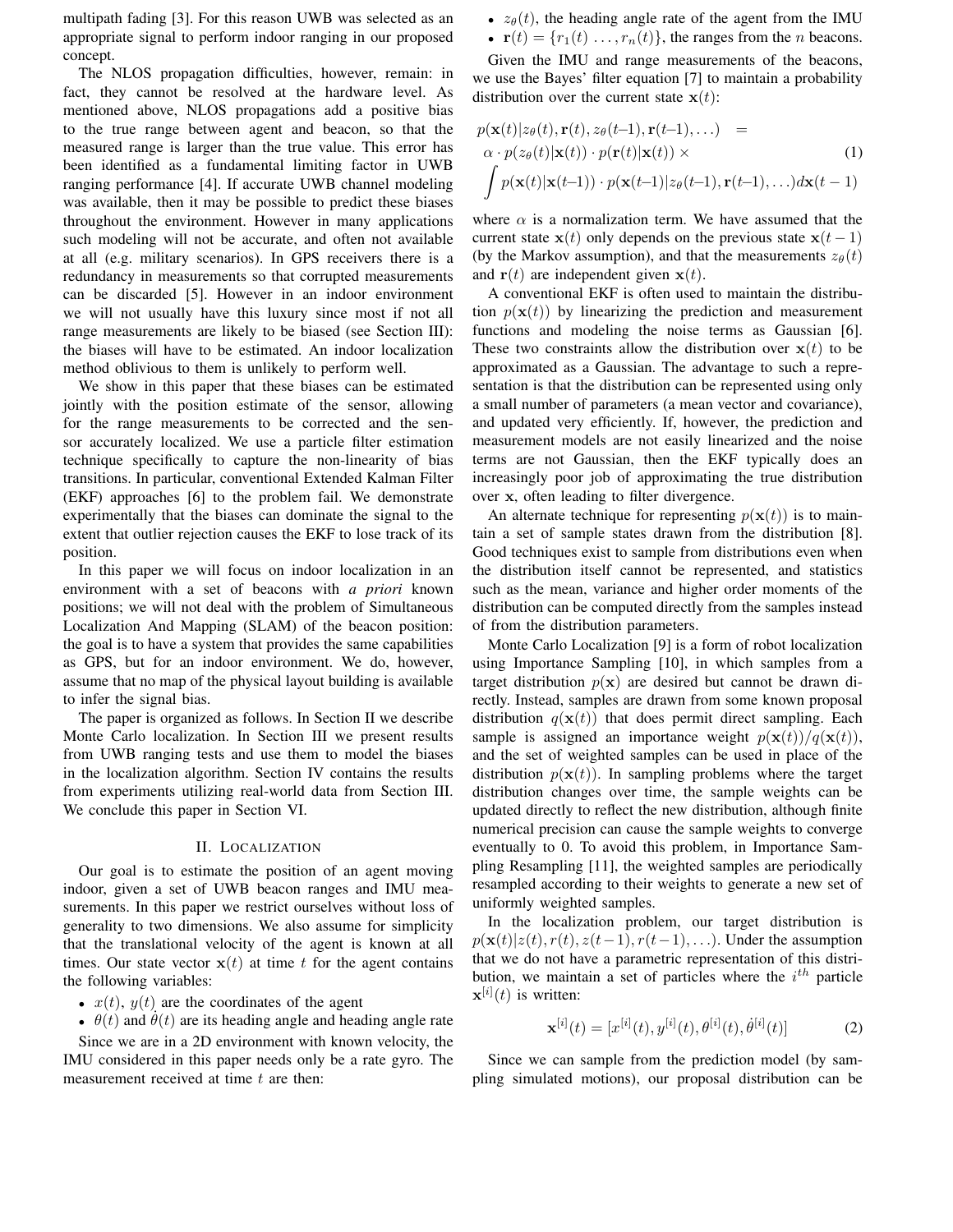given by:

$$
q(\mathbf{x}(t)) = \int p(\mathbf{x}(t)|\mathbf{x}(t-1))p(\mathbf{x}(t-1)|z_{\theta}(t-1), \mathbf{r}(t-1), \dots) d\mathbf{x}(t-1).
$$
\n(3)

We can then use the measurement likelihood as the importance weight, since

$$
= \frac{p(\mathbf{x}(t)|z_{\theta}(t), \mathbf{r}(t), \dots)}{\int p(\mathbf{x}(t)|\mathbf{x}(t-1))p(\mathbf{x}(t-1)|z_{\theta}(t-1), \mathbf{r}(t-1), \dots) d\mathbf{x}(t-1)} \qquad (4)
$$

$$
= \alpha \cdot p(z_{\theta}(t)|\mathbf{x}(t)) \cdot p(\mathbf{r}(t)|\mathbf{x}(t))
$$

If the measured ranges are unbiased, the measurement models  $p(\mathbf{r}(t)|\mathbf{x}(t))$  and  $p(z_{\theta}(t)|\mathbf{x}(t))$  will be sufficient to unambiguously determine the agent position given measurement of three beacons.

#### III. BEACON BIAS MODELING IN THE PARTICLE FILTER

As we have argued however, the ranges are positively biased. In order to accurately estimate the position of the agent, it is necessary to estimate both the robot position and the set of beacon biases  $\mathbf{b}(t) = \{b_1(t), \ldots, b_n(t)\}\text{, where } n$ is the number of beacons. The gyro, in addition to giving noisy measurements, also has a bias that evolves over time. We therefore included the gyro bias  $g(t)$  as a state variable to be estimated.

The  $i^{th}$  particle  $\mathbf{x}^{[i]}(t)$  is then written:

$$
\mathbf{x}^{[i]}(t) = \left[ x^{[i]}(t), y^{[i]}(t), \theta^{[i]}(t), \dot{\theta}^{[i]}(t), g^{[i]}(t), b_1^{[i]}(t), \ldots \right] \tag{5}
$$

where  $b_j^{[i]}(t)$  is the bias estimate of the *j*th beacon for particle *i*. In order to estimate the biases  $\mathbf{b}(t)$  with the particle filter, we need a proposal distribution (cf. equation 3) and a likelihood model (cf. equation 4). Our likelihood model does not change as a result of estimating biases, but we need to modify the proposal distribution to model how these biases change over time. We can learn this model by looking at actual UWB measurements.

#### *A. UWB Range Measurements*

Using data collected by Win and Scholtz [12] we are able to build a probabilistic model for the beacon bias transitions. These measurements were collected on a floor of an office building. A bandwidth in excess of 1GHz was used, and the UWB transmitter was placed in a specific room, while measurements were taken in different rooms. For an in-depth description of the experiment, we refer the reader to [12]. For the purpose of this paper, we focus on two sets of data, one with measurements taken in one room, and the other with measurements taken at regular intervals along a corridor.

## *B. Measurements From a Grid*

For the first set of data, 49 measurements were taken in a 7x7 square grid with a 6 inch spacing between measurement points. These were collected in a different room from the transmitter (so that the signal had to propagate through several walls). From the received signal we determined the time-ofarrival of the signal by manual inspection (for algorithms, see e.g. [13]), and inferred a range measurement. These range



Fig. 1. Difference in metres (on the z axis) between the measured and true ranges for 49 points using a UWB signal.

estimates were then compared to the true distances between transmitter and receiver (this true distance was obtained from the building floor plan, with a precision of about 0.1m). Figure 1 shows the differences between the range estimates using the measured signal and the true range for the 49 points. It can be seen that for most points there is a constant difference of about 1m. This can be attributed to either LOS blockage or propagation delays (as mentioned before, these two phenomena produce the same effect). We also observe that for 4 points located toward one edge of the grid, this difference is higher. This shows that toward this edge either the propagation delay increases, or a multipath signal becomes the first arrival.

We draw two conclusions from this set of data. First, the range estimates are positively biased, as expected. Second, the value of the bias remains constant locally, and then suddenly changes in a discrete amount as we move through the building. For example, in Figure 1, notice the local plateau at 1m for  $x < -4m$  and the sudden increase to 1.5m around  $x = -4m$ . We use these observations to build a probabilistic model of bias transitions in IV-A.

#### *C. Measurements Along the Building's Corridor*

In this second experiment, 33 measurements were made at regular intervals as the receiver was moved around the floor along the building corridor. Again, for each point a range



Fig. 2. Difference in metres between the measured and true ranges for the 33 corridor locations.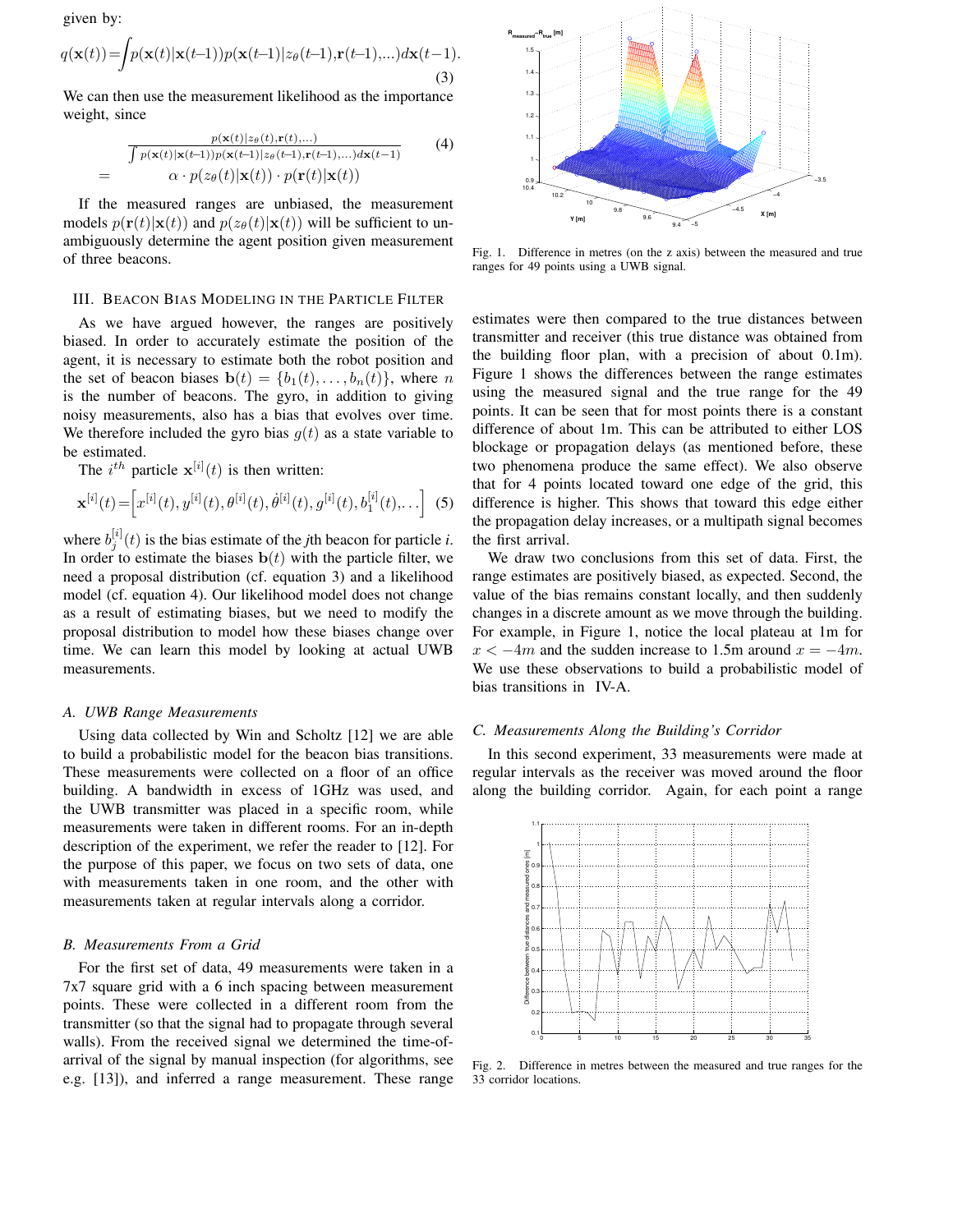

Fig. 3. Path estimate for (a) Case 1 (IMU only), (b) Case 2 (IMU and beacons, but no bias estimation), (c) Case 3 (full pose and bias estimation) (d) EKF with outlier rejection.

estimate was extracted from the received signal and compared to the true range. This difference is plotted on Figure 2 for all 33 points. It is seen that the positive bias changes as the receiver moves along the corridor. In this case, the value of the bias varied between 0.15m and 1m, and we will use these values in our experiments in section IV. The distance between two measurement points was about 2m, and we make an approximation that the bias value remains constant between two points. This assumption is consistent with our observation above (III-B).

## *D. The Beacon Model*

We can now construct a probabilistic model of beacon biases based on this experimental data. We first define the rate of beacon bias change  $r_{change}$ , which is the expected number of times the bias changes per second and per beacon. This rate typically depends on the environment, but we found that the particle filter performed well even for inaccurate values of  $r_{change}$ . In our experimental results, we set  $r_{change} = 1$  Hz. At each time step dt, the probability that the bias of the  $j<sup>th</sup>$ beacon changes for a given particle is  $r_{change}dt$ . When this is the case, the particle's  $j<sup>th</sup>$  bias value is assigned a uniformly distributed random number between 0 and  $b_j^{[i]}$  –  $\epsilon$  or between  $b_j^{[i]} + \epsilon$  and  $\beta$ , where  $\beta$  is the maximum value the bias can take, and  $\epsilon$  is a positive number smaller than  $\beta$ . The role of  $\epsilon$ 

is to ensure that the bias change is sufficiently large, in order to model the fact that when the bias changes, it is likely to change to a value significantly different from the previous one (e.g. in Figure 1, it jumps from 1m to 1.5m). Our bias motion model is therefore a uniform distribution notched about the current bias, where the notch has a width of  $2\epsilon$ . In practice, we set  $\epsilon$  to be equal to 3 standard deviations of the beacon measurement noise.

We may have been tempted to simply model the bias transition as a Gaussian centered at the current bias value. But this does not agree with the measurements presented earlier, and in fact simulations showed that the resulting estimation performs poorly.

The probabilistic model of the agent's dynamics is as follows:

˙θ

 $\boldsymbol{x}$ 

$$
g^{[i]}(t) = g^{[i]}(t-1) + N(0, \sigma_g^2)
$$
 (6)

$$
[i](t) = \dot{\theta}^{[i]}(t-1) + N(0, \sigma_{\theta}^2)
$$
\n(7)

$$
\theta^{[i]}(t) = \theta^{[i]}(t-1) + \dot{\theta}^{[i]}(t-1)dt \tag{8}
$$

$$
{}^{[i]}(t) = x^{[i]}(t-1) + V \cos(\theta^{[i]}(t))dt \tag{9}
$$

$$
y^{[i]}(t) = y^{[i]}(t-1) + V \sin(\theta^{[i]}(t))dt \qquad (10)
$$

where V is the (known) translational velocity, and  $\sigma_g$  and  $\sigma_\theta$ are the standard deviations of the noise for the gyro and the gyro bias, respectively.  $N(0, \sigma^2)$  is a normally distributed random number with mean 0 and variance  $\sigma^2$ . In our experimental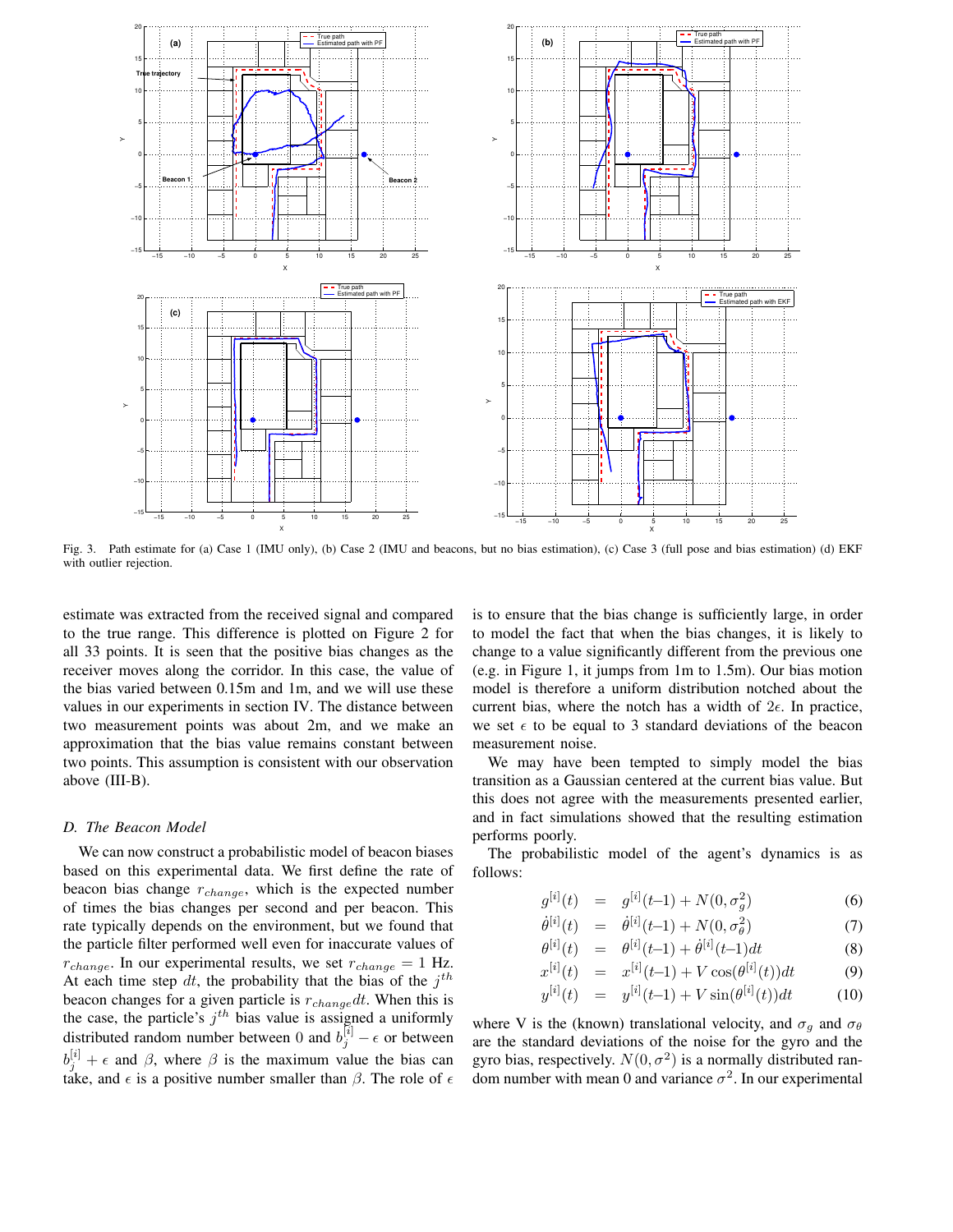

Fig. 4. Estimates of the biases of beacon 1 (left) and beacon 2 (right) are shown by the solid line. Note that beacon 1 is an actual beacon, and the bias is being induced by some real physical process. Beacon 2 is simulated, and its bias is artificial induced.

results,  $\sigma_a = 0.001$  and  $\sigma_{\theta} = 3$ .

Note that our measurement model assumes not only that the gyro measurements are independent of the beacon measurements, but also that the beacon measurements are independent of each other. Therefore, for a given particle  $\mathbf{x}^{[i]}(t)$ , the likelihood is a product of  $n + 1$  factors. The first factor is the likelihood of the current measurement  $z_{\theta}(t)$ , which we model as a normal distribution

$$
p(z_{\theta}(t)|\mathbf{x}(t)) = N(\dot{\theta}, \sigma_{\dot{\theta}}^2), \qquad (11)
$$

where  $\sigma_{\dot{\theta}} = 0.1$ .

The  $n$  remaining factors are the likelihoods of the current n range measurements given each particle's position  $x(t)$  and its *n* beacon biases  $\{b_1^{[i]}(t), b_2^{[i]}(t), \dots, b_n^{[i]}(t)\},$ 

$$
p(r_i(t)|\mathbf{x}(t), b_i(t)) = N(||\mathbf{x}(t) - \mathbf{y}_i(t)|| - b_i(t), \sigma_{rf}^2), \quad (12)
$$

where  $y_i(t)$  is the location of the  $i^{th}$  beacon, and the  $\sigma_{rf}$  is the error in the range sensor taken from the sensor specification. This was specified as  $\sigma_{rf}$  = .025m for our experiments. This value in fact was a slight underestimate; using the range measurements from the equal-bias points on the plateau  $(x <$  $-4m$ ) in the room experiment (Figure 1) showed the variance to be  $\sigma_{rf} = 0.03m$ .

# IV. EXPERIMENTAL RESULTS

In this section we describe our simulation and then compare the results for different cases. We only had access to actual UWB signal data for a single transmitter, so the second signal is simulated. Although in theory three beacons are necessary to unambiguously localize an agent in 2D, two beacons are sufficient in our case because we use an IMU and the agent's initial position is known, so that the ambiguity is removed.

# *A. Experimental Setup*

An agent travels at a constant speed of 1m/s along a corridor in an office building. It carries a rate gyro providing its instantaneous heading angle rate, and receives range measurements from two beacons at a rate of 10Hz. The range measurements from those two beacons are positively biased by  $\mathbf{b}(t)$ . For the bias of one beacon, we use the actual range measurements from a physical transmitter (as in section III). For the second beacon, we simulated range measurements and a bias profile. The map of the environment is shown in Figure 3. We assume that the agent knows its initial state since prior to entering the building it can use GPS to determine its exact location. We show the results of the estimation using the particle filter for the following cases:

- Case 1: the agent uses only its IMU to estimate  $x(t)$
- Case 2: the agent uses its IMU and beacon range to estimate  $x(t)$ , but does not estimate  $b(t)$
- Case 3: the agent uses its IMU and beacon range, estimating the joint distribution over  $x(t)$  and  $b(t)$ .

We also compare our results against an EKF with outlier rejection.

*Case 1 Results:* The estimated trajectory of the agent (Figure 3a) does not track the true trajectory, as the gyro noise quickly dominates.

*Case 2 Results:* The results shown in Figure 3(b) are better than in Case 1, but the path estimate oscillates about the true trajectory, yielding a position error of more than 1m on average. This is due to the fact that the ranges have unmodeled bias. The position estimate oscillates as the particle filter tries to best adjust to these biased measurements.

*Case 3 Results:* In this case the beacon biases are estimated and the results of Figure 3(c) show a very close tracking of the true path. The reason for such good performance comes from the fact that the beacon biases are being estimated: the particle likelihoods incorporate the biases, so the measurements can still be used with confidence. Figure 4 shows the bias estimates for beacon 1 and beacon 2.

We also show an EKF with outlier rejection for comparison. Since only two beacons are present, there is not enough redundancy to ensure sufficient measurement updates, so the results are poor, as shown in Figure 3(d).